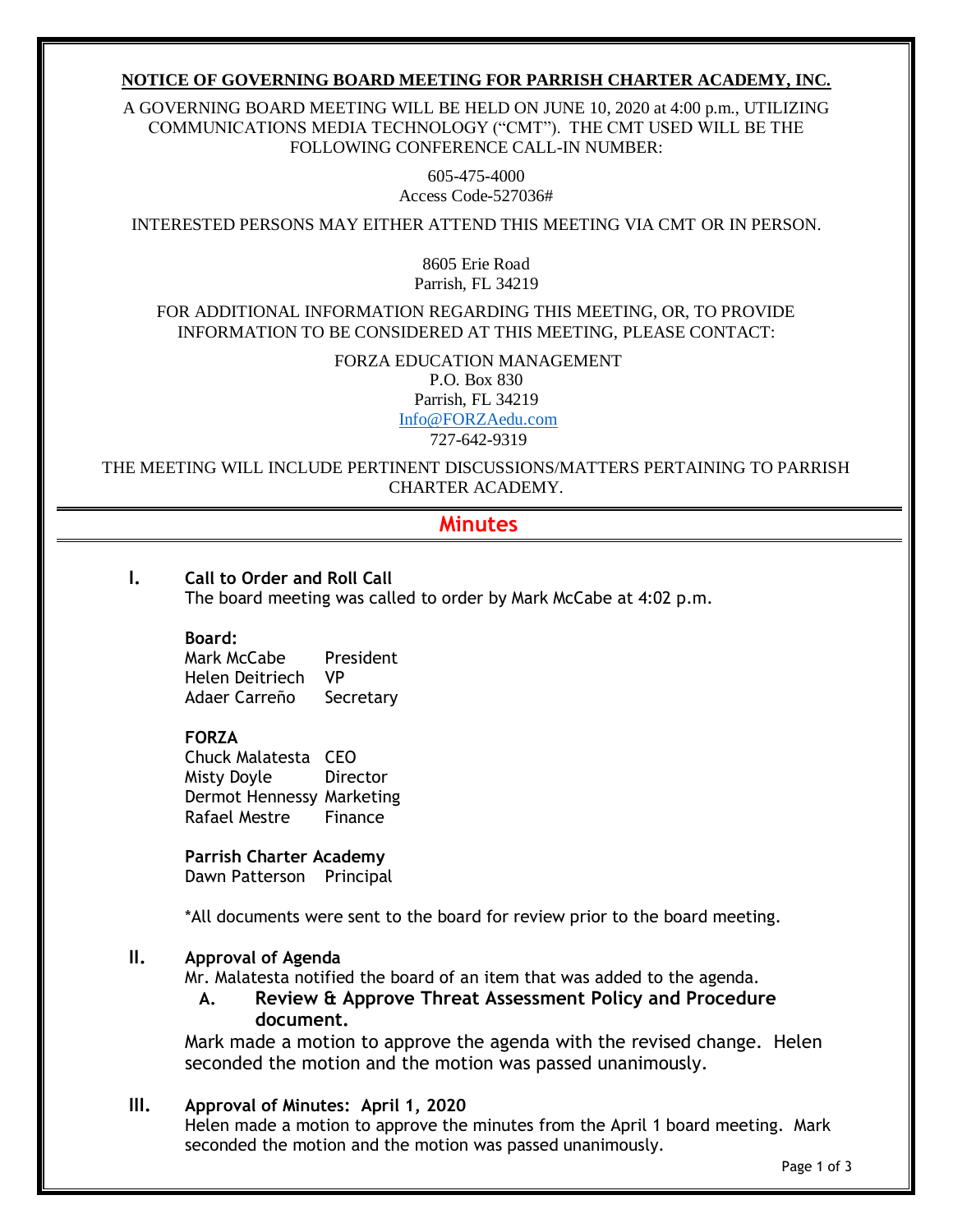# **IV. Old Business: N/A**

## **V. New Business**

# **A. Review & Approve Threat Assessment Policy and Procedure document.**

Mark made a motion to approve the Threat Assessment Policy and Procedure document. Adaer seconded the motion and the motion was passed unanimously.

### **B. Treasurer's Report**

Rafael gave a detailed summary of the financials. There were no questions from the board.

# **C. Approve and Execute Financials for March and April 2020**

Helen made a motion to approve the financials for March and April. Adaer seconded the motion and the motion was passed unanimously.

### **D. Approve Lease Amendment**

Mr. Malatesta explained the Lease Amendment was due to opening the school late for the 19-20 school year. The rent will not be increasing for the 20-21 school year. The rent will be the same amount as year 1. Mark made a motion to approve the Lease Amendment. Helen seconded the motion and the motion passed unanimously.

### **E. Approve Revised Instructional Calendar for 2020-2021 School Year**

Mr. Malatesta stated the school district approved the schools request to change the five  $\frac{1}{2}$  day Professional Development Days to full days. This will allow the teachers to have more time for trining, planning, and preparing. Helen made a motion to approve the revised Instructional Calendar for the 20-21 school year. Mark seconded the motion and the motion passed unanimously.

### **F. Approve Evaluations of School Administration by the Board of Directors** Mr. Malatesta and Mrs. Patterson thanked the board for completing the School Administration Evaluation. Helen made a motion to approve the School Administration Evaluation. Mark seconded the motion and the motion passed unanimously.

### **G. Approve Evaluations of School Administration by FORZA**

Mrs. Patterson thanked FORZA for completing the School Administration Evaluation. Helen also thanked FORZA for completing the evaluation. Helen made a motion to approve the School Administration Evaluation competed by FORZA. Adaer seconded the motion and the motion was passed unanimously.

## **H. Approve ESP 2019-2020 Evaluation by the PCA Board**

Mr. Malatesta thanked the board for completing the ESP Evaluation. He stated the feedback is helpful to learn more about areas they can improve. Mark made a motion to approve the ESP Evaluation. Helen seconded the motion and the motion was passed unanimously.

### **I. Summary of Parent Surveys**